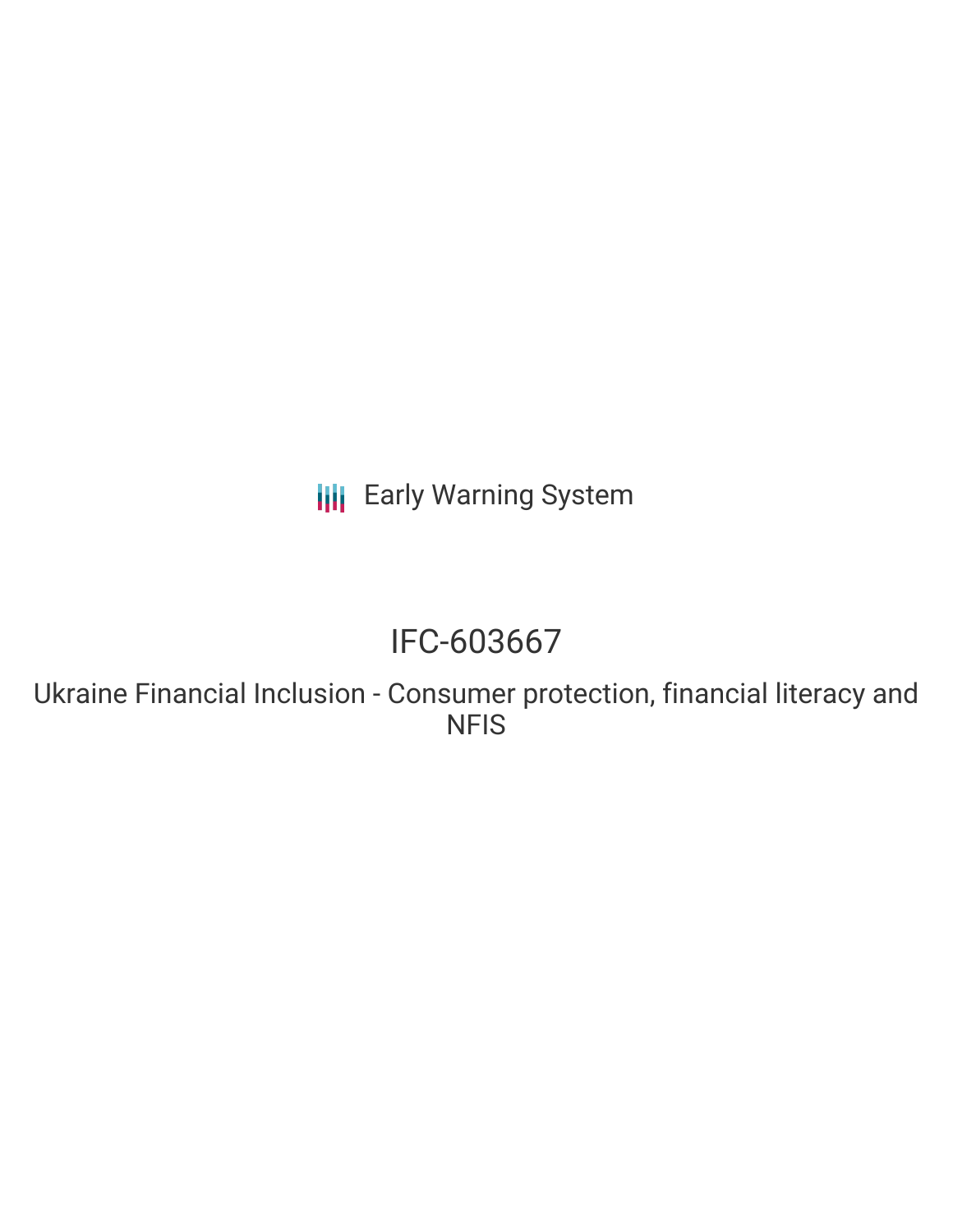

### **Quick Facts**

| <b>Ukraine</b>                          |
|-----------------------------------------|
| International Finance Corporation (IFC) |
| Active                                  |
| U                                       |
| Government of Ukraine                   |
| Finance                                 |
| <b>Advisory Services</b>                |
| \$1.80 million                          |
|                                         |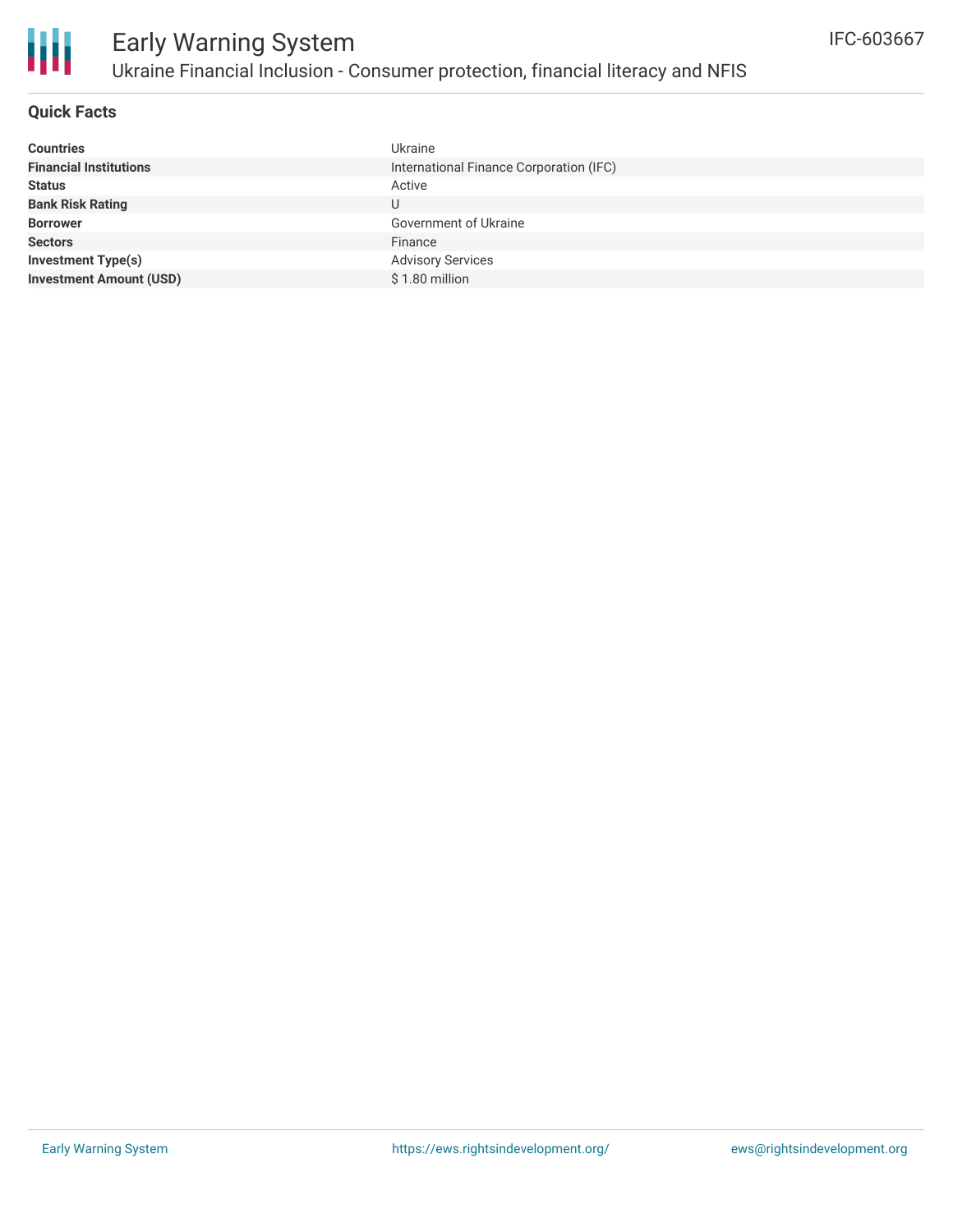

### **Project Description**

The Program will facilitate the development of responsible financial practices and a strategic approach to financial inclusion in such a way that the Program will partner with financial sector players to provide them with special tools to enhance the financial capability, improve financial inclusion and influence sustainable behavior patterns among individuals and MSMEs. The project aims to promote financial inclusion in the Ukrainian financial sector through work with financial sector regulators, sector representatives and other key stakeholders.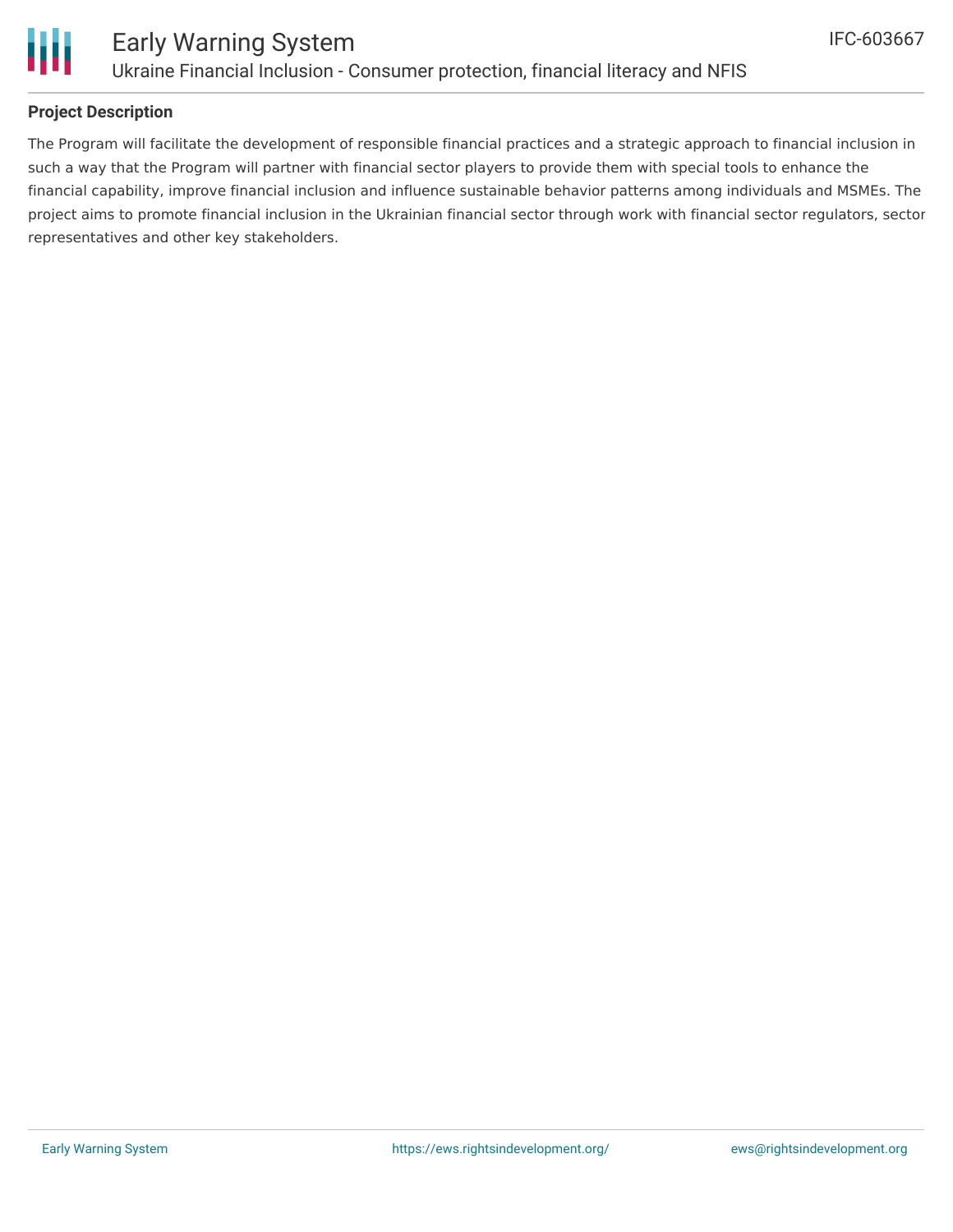

### Early Warning System Ukraine Financial Inclusion - Consumer protection, financial literacy and NFIS

### **Investment Description**

• International Finance Corporation (IFC)